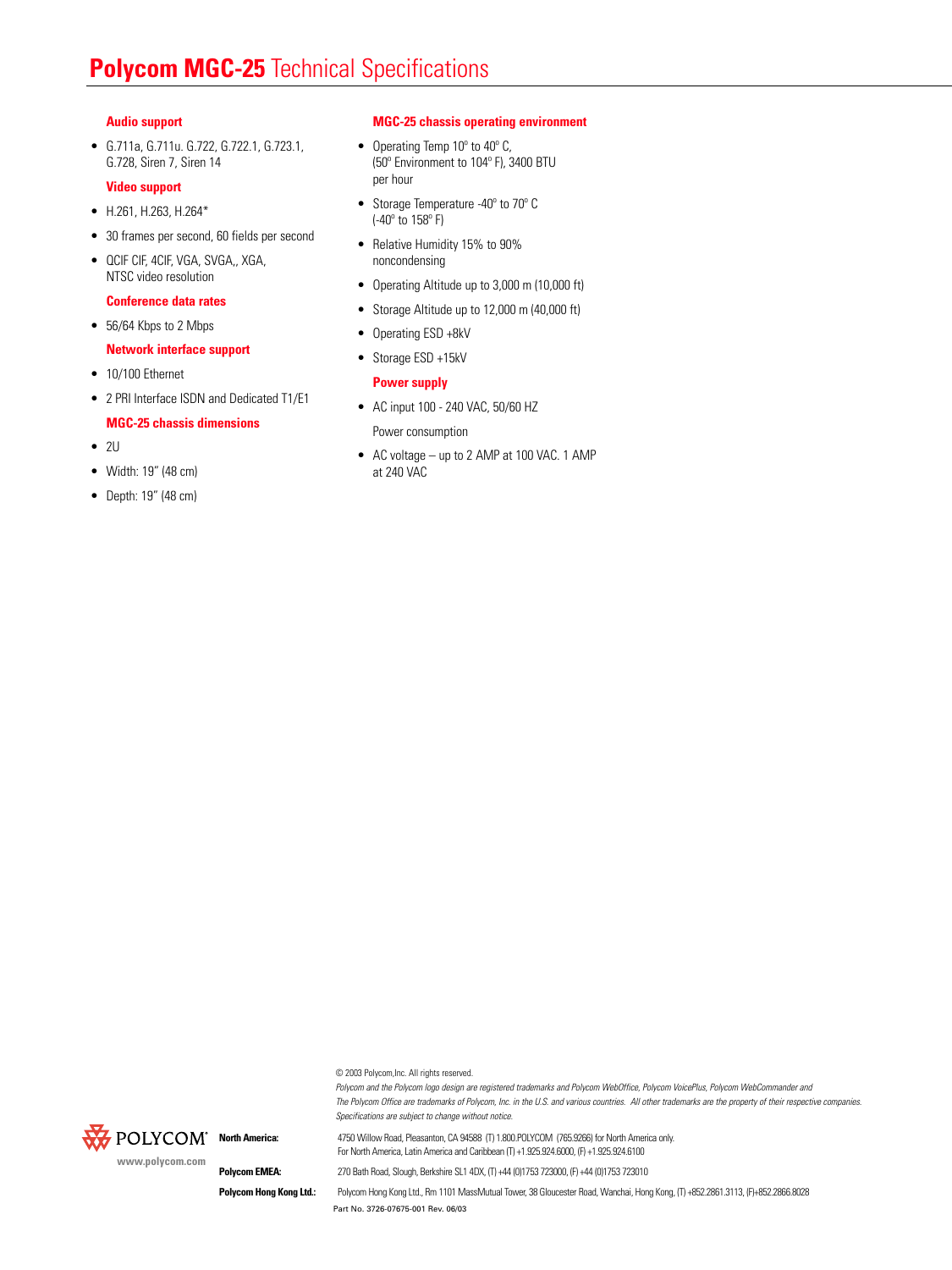# **Polycom® MGC-25**

## *All the power of Polycom multipoint conferencing in a compact size*



### **Benefits**

**Highest quality video processing** – As an option, users can take advantage of Polycom's industry leading continuous presence, transcoding and Click&View. The MGC-25 offers all the advanced features of the MGC-50 and MGC-100 in a work group, plug and play, conferencing platform

**An easy start** – Preset configurations and support for multiple networks – IP, ISDN, VoIP, and PSTN

**High-value conferencing** – Takes advantage of same software as the MGC-50 and MGC-100 platforms. Offers features such as superior, state-ofthe-art, high-fidelity audio (Siren 14) and video with a frame rate of up to 60 fields-per-second

**True plug-and-play functionality** – Easy-to-use LCD and keypad and a self-guided wizard enable fast setup

**Total flexibility** – Enjoy ad hoc conferencing with one number for video and voice conferences, as well as scheduled conferencing through various management tools

**Web collaboration** – Complete integration with Polycom Web*Office*™ providing an integrated audio, video and Web conferencing solution.

**Investment protection** – Upgrade any configuration of the MGC-25 to the Unified 24 configuration at any time

### **A plug-and-play, multinetwork solution, the MGC-25 platform delivers feature-rich, economical, easy-to-use multipoint audio, video, and gateway conferencing.**

An easy conferencing start with preset configurations of unified, audio, video, and gateway conferencing, the MGC-25 provides high-value conferencing in a plug-and-play platform. Because the MGC-25 takes advantage of the same software as the MGC-50 and MGC-100, the MGC-25 includes unique features like interactive keypad control (IVR/DTMF) for audio and video conferencing, and provides unmatched audio and video quality.

The MGC-25 provides flexibility. End users can use a single number per conference for ad hoc conferencing, and they can choose to schedule their conferences from any MGC management and scheduling application.

**Infrastructure** 

### **The plug-and-play choice for The Polycom Office**™

With integrated video, audio, data, and Web capabilities, The Polycom Office is the only solution that offers you an easy way to connect, conference, and collaborate any way you want. The Polycom Office is our commitment to making distance communications as natural and interactive as being there. Work faster, smarter, and better with the Polycom MGC-25 and The Polycom Office.

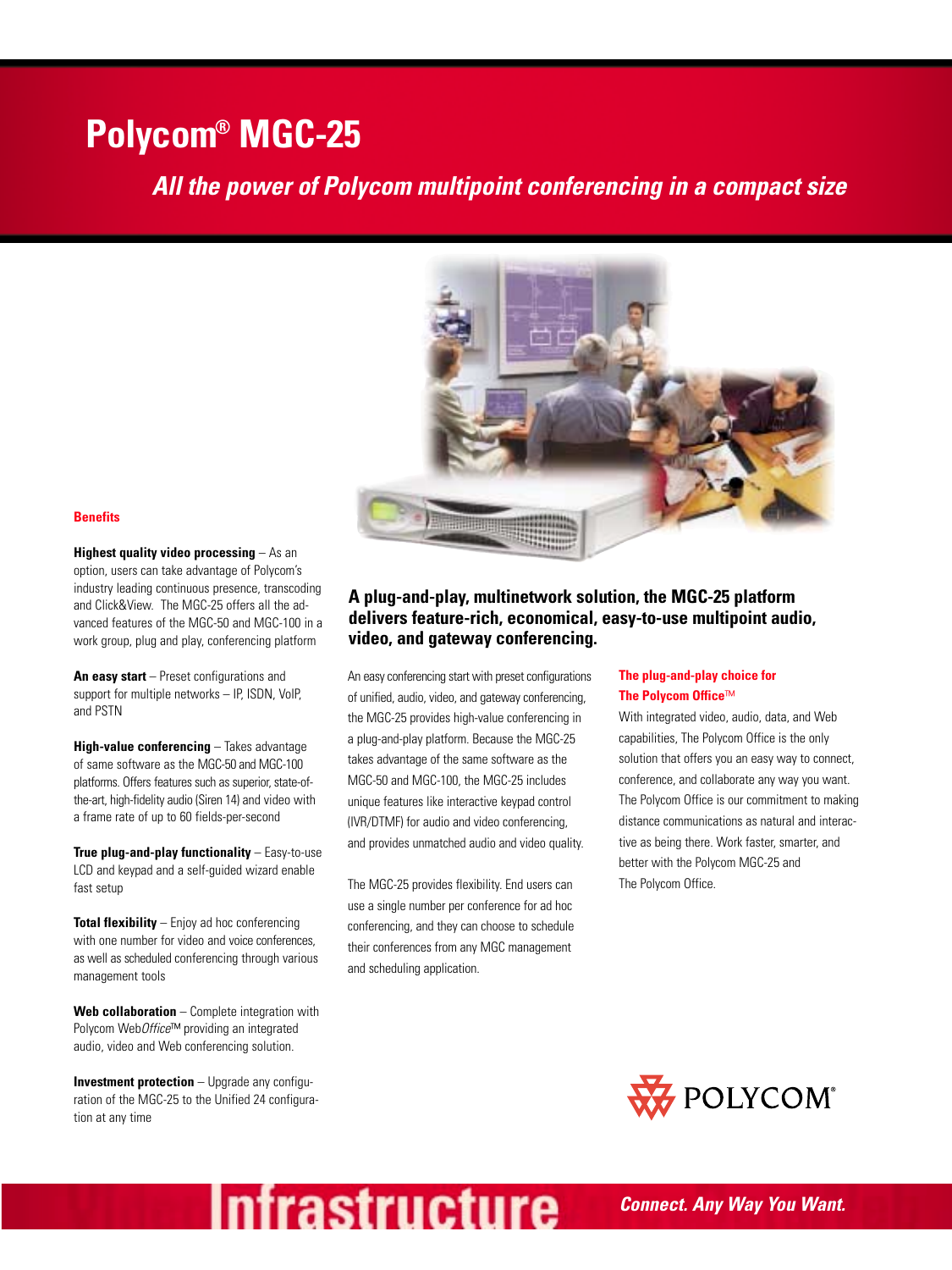# **Polycom MGC-25**

By offering 10 different configurations, the MGC-25 can support multiple types of applications and networks including gateway, full featured, multipoint voice and video conferencing of both with Unified Conferencing.

### **Upgrade to the MGC-25 Unified 24**

If you start with any gateway configuration, IP 12, IP 16+ or Voice*Plus* 24 configuration, you can always upgrade to the Unified 24 configuration with out changing or purchasing a new system. Start with any gateway and move to voice and video conferencing applications or start with voice conferencing and move to video conferencing.

### **Upgrade to the MGC-25 Unified 24 V**

If you start with IP 16+ V or with ISDN V and would like to upgrade to a Unified Conferencing solution, again you can upgrade without purchasing a new system.

The MGC-25 can grow with your organization.

The MGC-25 is available in 10 configurations of Gateway, Polycom Video*Plus*, Polycom Voice*Plus*  and Unified Conferencing.

### **MGC-25 Capacity**

| Gateway                                                                                                                                                 | <b>Networks Supported</b> | <b>Number of Sessions</b>                                                                                                                                                                                                              |
|---------------------------------------------------------------------------------------------------------------------------------------------------------|---------------------------|----------------------------------------------------------------------------------------------------------------------------------------------------------------------------------------------------------------------------------------|
| GW1                                                                                                                                                     | <b>IP/ISDN</b>            | Up to:<br>11 @ 128 Kbps @ T1<br>12 @ 128 Kbps @ E1<br>3 @ 384 Kbps @ T1<br>5 @ 384 Kbps @ E1                                                                                                                                           |
| GW <sub>2</sub>                                                                                                                                         | <b>IP/ISDN</b>            | Up to:<br>12 @ 128 Kbps @ T1/E1<br>7 @ 384 Kbps @ T1<br>10 @ 384 Kbps @ E1                                                                                                                                                             |
| IP                                                                                                                                                      | <b>Networks Supported</b> | <b>Total Number of Ports</b>                                                                                                                                                                                                           |
| <b>IP 12</b>                                                                                                                                            | IP/VoIP                   | Up to:<br>24 VolP/64 Kbps<br>24 @ 128 Kbps<br>12 @ 384 Kbps<br>6 @ 768 Kbps<br>3 @ T1/E1                                                                                                                                               |
| IP 16+                                                                                                                                                  | <b>IP/PSTN Voice</b>      | Up to:<br>8 PSTN/64 Kbps<br>24 VolP/64 Kbps<br>24 IP @ 128 Kbps<br>16 IP @ 384 Kbps<br>8 IP @ 768 Kbps<br>4 IP @ T1/E1                                                                                                                 |
| $IP$ 16+ V<br>Advanced Continuous Presence,<br>transcoding and Click&View included                                                                      | <b>IP/PSTN Voice</b>      | Up to:<br>8 PSTN/64kbps<br>24 VoIP/64 kbps<br>24 IP @ 128 kbps<br>16 IP @ 384 kbps<br>8 IP @ 768 kbps<br>4 IP @ T1/E1                                                                                                                  |
| <b>ISDN</b>                                                                                                                                             | <b>Networks Supported</b> | <b>Total Number of Ports</b>                                                                                                                                                                                                           |
| <b>ISDNV</b><br>Advanced Continuous Presence,<br>transcoding and Click&View included                                                                    | <b>ISDN</b>               | Up to:<br>12 ISDN @ 128 kbps T1/E1<br>7-10 ISDN @ 384 kbps T1/E1<br>3-5 ISDN @ 768 kbps T1/E1<br>2 ISDN @ T1/E1                                                                                                                        |
| <b>Unified</b>                                                                                                                                          | <b>Networks Supported</b> | <b>Total Number of Ports</b>                                                                                                                                                                                                           |
| Unified 24                                                                                                                                              |                           |                                                                                                                                                                                                                                        |
| (A maximum of 24 ports in any of the<br>following combinations)                                                                                         | IP/ISDN/PSTN/VoIP         | Up to:<br>24 PSTN/64 Kbps<br>12 ISDN @ 128 Kbps @ T1/E1<br>7-10 ISDN @ 384 Kbps @ T1/E1<br>3-5 ISDN @ 768 Kbps @ T1/E1<br>2 ISDN @ T1/E1<br>16 VolP/64 Kbps<br>16 IP @ 128 Kbps<br>16 IP @ 384 Kbps<br>8 IP @ 768 Kbps<br>4 IP @ T1/E1 |
| Unified 24 V<br>(A maximum of 24 ports in any of the<br>following combinations)<br>Advanced Continuous Presence,<br>transcoding and Click&View included | IP/ISDN/PSTN/VoIP         | Up to:<br>24 PSTN/64kbps<br>12 ISDN @ 128 kbps T1/E1<br>7-10 ISDN @ 384 kbps T1/E1<br>3-5 ISDN @ 768 kbps T1/E1<br>2 ISDN @ T1/E1<br>16 VolP/64 kbps<br>16 IP @ 128 kbps<br>16 IP @ 384 kbps<br>8 IP @ 768 kbps<br>4 IP @ T1/E1        |
| <b>Audio</b>                                                                                                                                            | <b>Networks Supported</b> | <b>Total Number of Ports</b>                                                                                                                                                                                                           |
| Polycom VoicePlus 24                                                                                                                                    | <b>PSTN</b>               | Up to:<br>23 PSTN/64 Kbps @ T1<br>24 PSTN/64 Kbps @ E1                                                                                                                                                                                 |